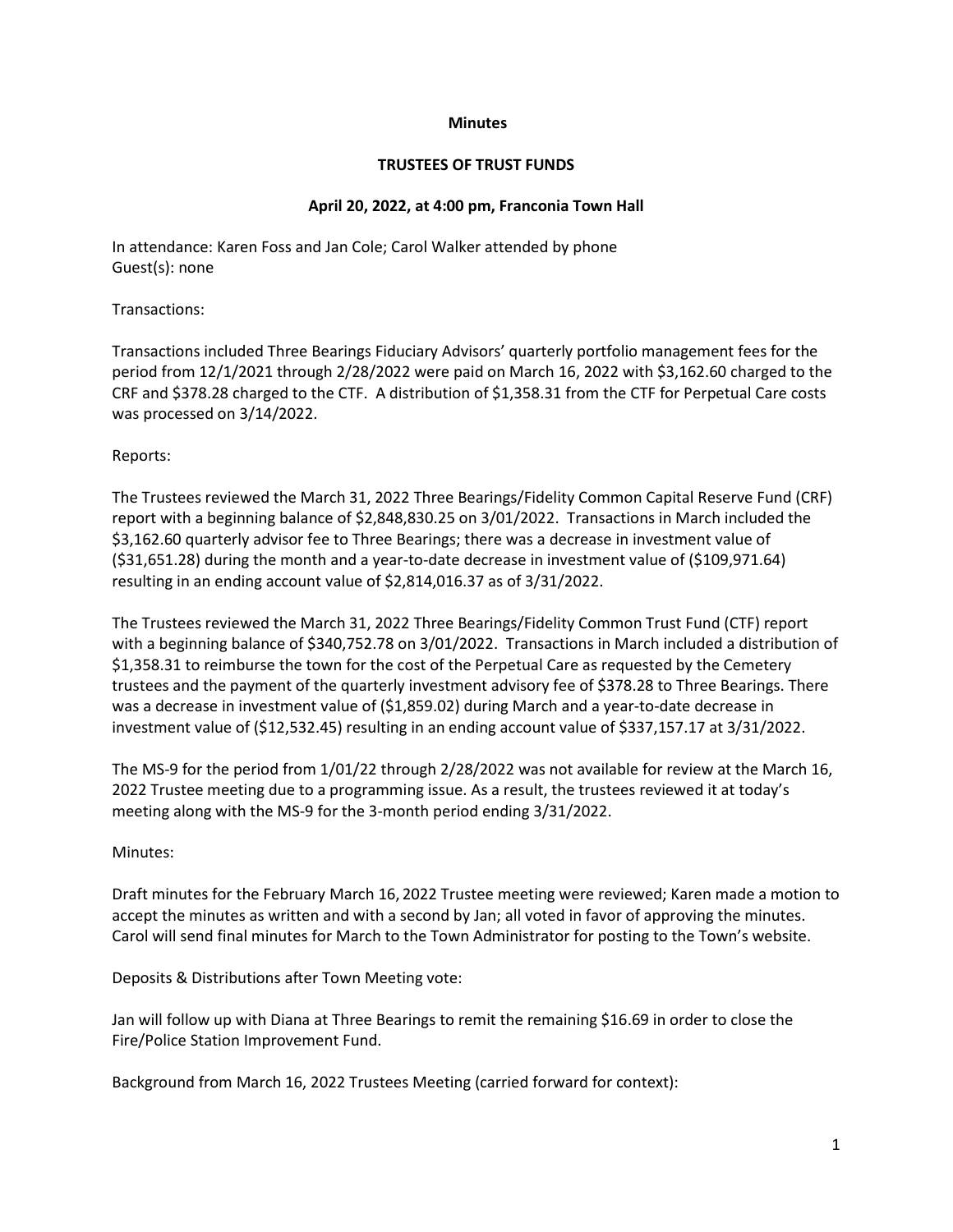Jan prepared and circulated a schedule of warrant articles that were passed at Franconia's March 8, 2022 town meeting that detail the warrant article numbers, fund names, amounts and sources of funds (trustee accounts, unassigned fund balance, budget, from taxation or from water customers). In a 3/11/2022 email from Jan to the Town Administrator, Jan reminded Kim that any funds from the unassigned fund balance that were voted at Town meeting must be transferred to the CRF or ETF within 10 days after town meeting.

Per Jamie Dow at DRA, the Northern Pass and Fire Safety CRF funds must be sent from Three Bearings back to the Town, and then sent from the Town back to Three Bearings as deposits to the Legal Fund and new Fire Safety Equipment ETF fund to be established.

In response to the above, Karen picked up Check No. 044448 for \$67,971.00 on 3/16/2022. After review by the trustees at our 3/16/2022 meeting, it was determined that the check must be voided and another one prepared with changes that Karen will communicate in writing to the Town Administrator:

- Deposits to the town's Capital Reserve and Trust Fund accounts should be made payable to "Fidelity Investments" instead of to Three Bearings. Instructions were provided to the town again for this transaction and to retain for future deposits.
- The check should be changed to \$55,971, which is the \$8,815 from WA#15 (corrected) for Lafayette Recreation ETF and \$47,156 from WA#16 (corrected) for Life Squad Van CRF.

We were advised by Three Bearings that the \$12,000 from WA#19 (corrected) should be delayed until the new account is established; but it cannot be established until the old account is closed, which will happen once March figures are posted. Karen reminded the Town Administrator about the \$12,000 check again in April.

As of the 4/20/22 trustee meeting, the trustees have not received the town's check transferring funds from unassigned balance to Lafayette Recreation and, Life Squad or the addition of \$12,000 to the Fire Department Safety Equipment ETF. We do expect to have the deposit slips for the 2 checks this week. Jan worked with Diana at Three Bearings to close the account, create the new Fire Department Safety Equipment ETF (FDSE ETF) and has asked for a check from the BOS to add the \$12,000 in new funds. The closure of the Northern Pass Defense fund and Fire Department Safety Equipment CRF occurred on 4/8/22 with funds deposited to the Town's account.

Franconia Scholarship Fund Policy and Procedures follow-up:

The Board of Selectmen has appointed Jane Brewer to the Scholarship Advisory Committee. The Library Trustees have appointed Ann Steuernagel to replace Bess Andrews. The committee has been informed that \$3,500 is available for scholarship(s) and \$100 for the Towse Athletic award. Jan will remind the committee and Jill Brewer that the trustees will need their recommendations and application packets in time for the May 18<sup>th</sup> trustee meeting.

Alternate Trustee: Several names have been suggested including Didi Saulnier, Catherine Miller, and Lisa-Jane Philbrick. Carol will contact them to introduce the concept and will report back as to their interest. If one or more is found (as many as 2 are permitted), we will ask the BOS to consider their appointment.